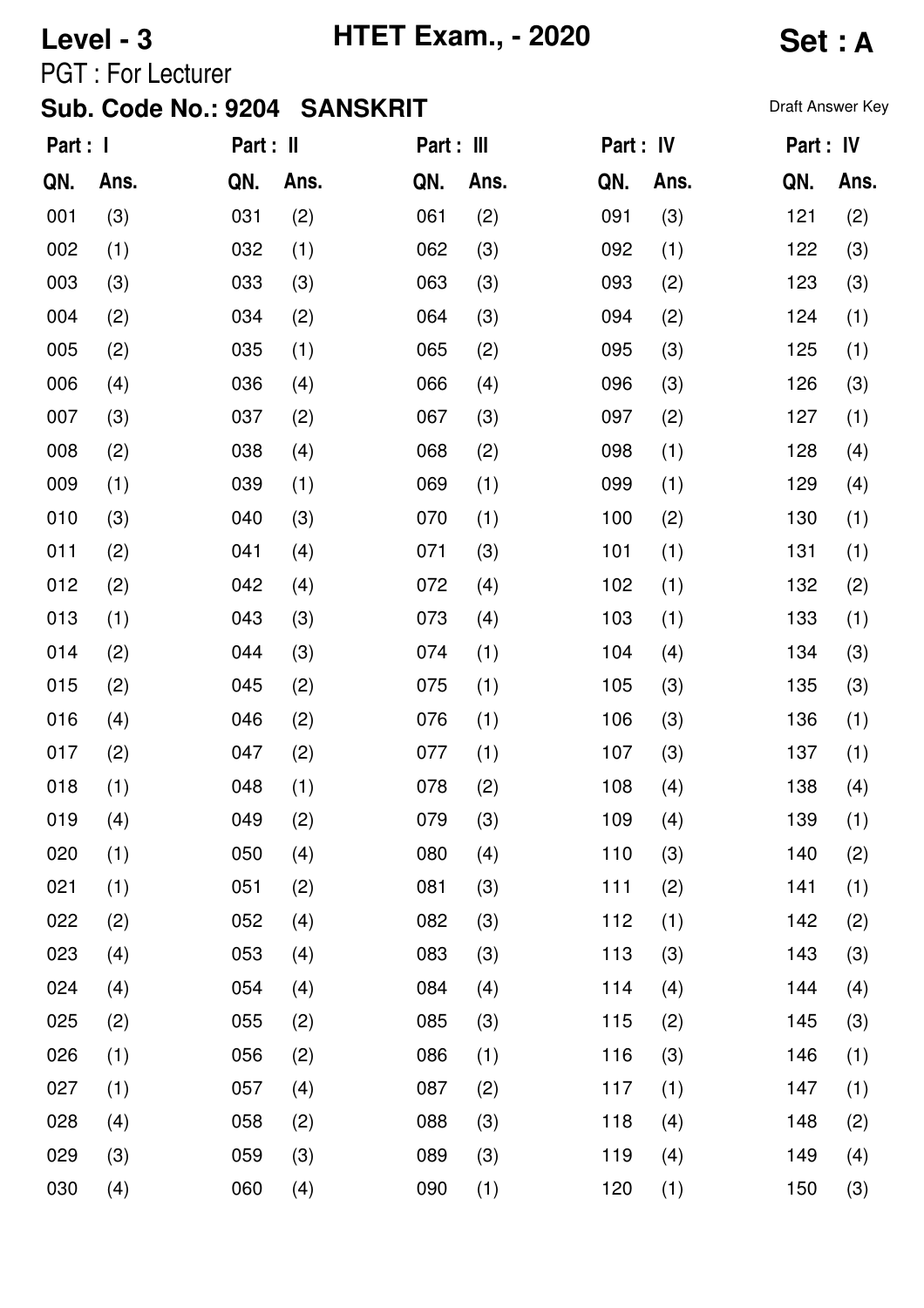**Level - 3 HTET Exam., - 2020 Set : B**

PGT : For Lecturer

| Part : I |      | Part : II |      | Part : III |      | Part : IV |      | Part : IV |      |
|----------|------|-----------|------|------------|------|-----------|------|-----------|------|
| QN.      | Ans. | QN.       | Ans. | QN.        | Ans. | QN.       | Ans. | QN.       | Ans. |
| 001      | (4)  | 031       | (3)  | 061        | (4)  | 091       | (4)  | 121       | (3)  |
| 002      | (2)  | 032       | (2)  | 062        | (2)  | 092       | (4)  | 122       | (1)  |
| 003      | (4)  | 033       | (4)  | 063        | (1)  | 093       | (1)  | 123       | (3)  |
| 004      | (1)  | 034       | (4)  | 064        | (3)  | 094       | (1)  | 124       | (4)  |
| 005      | (4)  | 035       | (3)  | 065        | (1)  | 095       | (1)  | 125       | (3)  |
| 006      | (1)  | 036       | (4)  | 066        | (2)  | 096       | (1)  | 126       | (1)  |
| 007      | (1)  | 037       | (2)  | 067        | (1)  | 097       | (1)  | 127       | (4)  |
| 008      | (2)  | 038       | (1)  | 068        | (2)  | 098       | (3)  | 128       | (1)  |
| 009      | (4)  | 039       | (4)  | 069        | (1)  | 099       | (3)  | 129       | (1)  |
| 010      | (4)  | 040       | (3)  | 070        | (3)  | 100       | (1)  | 130       | (3)  |
| 011      | (4)  | 041       | (2)  | 071        | (4)  | 101       | (1)  | 131       | (4)  |
| 012      | (1)  | 042       | (1)  | 072        | (3)  | 102       | (4)  | 132       | (4)  |
| 013      | (3)  | 043       | (3)  | 073        | (3)  | 103       | (3)  | 133       | (2)  |
| 014      | (1)  | 044       | (1)  | 074        | (3)  | 104       | (3)  | 134       | (2)  |
| 015      | (4)  | 045       | (2)  | 075        | (1)  | 105       | (2)  | 135       | (1)  |
| 016      | (2)  | 046       | (4)  | 076        | (1)  | 106       | (1)  | 136       | (1)  |
| 017      | (3)  | 047       | (4)  | 077        | (4)  | 107       | (2)  | 137       | (4)  |
| 018      | (3)  | 048       | (2)  | 078        | (3)  | 108       | (1)  | 138       | (1)  |
| 019      | (3)  | 049       | (4)  | 079        | (2)  | 109       | (1)  | 139       | (3)  |
| 020      | (2)  | 050       | (3)  | 080        | (4)  | 110       | (4)  | 140       | (3)  |
| 021      | (2)  | 051       | (2)  | 081        | (2)  | 111       | (2)  | 141       | (1)  |
| 022      | (3)  | 052       | (2)  | 082        | (1)  | 112       | (2)  | 142       | (4)  |
| 023      | (1)  | 053       | (2)  | 083        | (3)  | 113       | (2)  | 143       | (1)  |
| 024      | (2)  | 054       | (1)  | 084        | (1)  | 114       | (2)  | 144       | (1)  |
| 025      | (1)  | 055       | (2)  | 085        | (4)  | 115       | (2)  | 145       | (3)  |
| 026      | (2)  | 056       | (4)  | 086        | (3)  | 116       | (4)  | 146       | (3)  |
| 027      | (2)  | 057       | (2)  | 087        | (3)  | 117       | (1)  | 147       | (3)  |
| 028      | (2)  | 058       | (4)  | 088        | (3)  | 118       | (3)  | 148       | (2)  |
| 029      | (2)  | 059       | (2)  | 089        | (3)  | 119       | (3)  | 149       | (2)  |
| 030      | (1)  | 060       | (4)  | 090        | (3)  | 120       | (3)  | 150       | (3)  |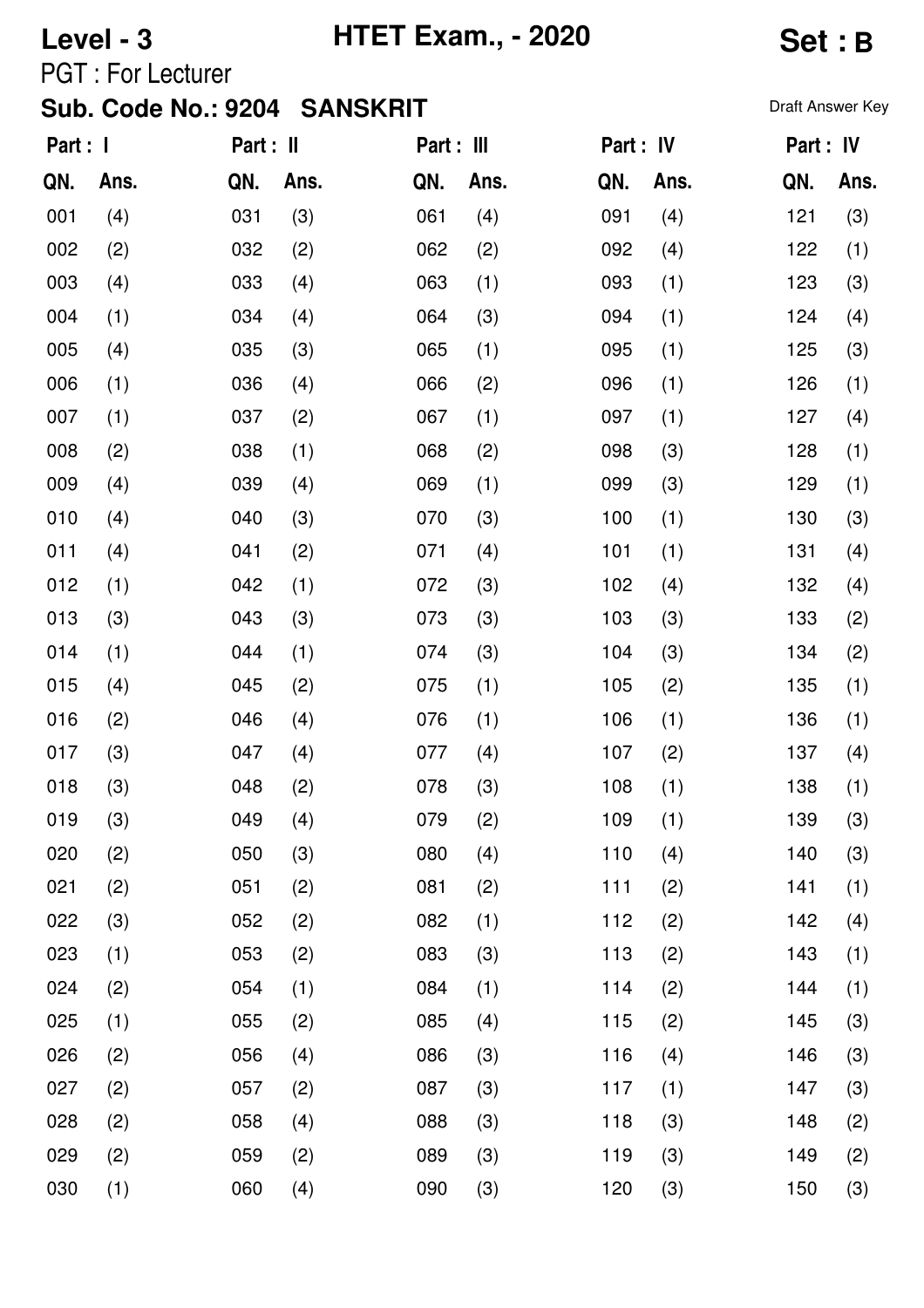# **Level - 3 HTET Exam., - 2020 Set : C**

PGT : For Lecturer

| Part : I |      | Part : II |      | Part : III |      | Part : IV |      | Part : IV |      |
|----------|------|-----------|------|------------|------|-----------|------|-----------|------|
| QN.      | Ans. | QN.       | Ans. | QN.        | Ans. | QN.       | Ans. | QN.       | Ans. |
| 001      | (1)  | 031       | (4)  | 061        | (3)  | 091       | (2)  | 121       | (3)  |
| 002      | (4)  | 032       | (4)  | 062        | (3)  | 092       | (1)  | 122       | (2)  |
| 003      | (2)  | 033       | (2)  | 063        | (1)  | 093       | (4)  | 123       | (3)  |
| 004      | (3)  | 034       | (3)  | 064        | (3)  | 094       | (4)  | 124       | (2)  |
| 005      | (1)  | 035       | (1)  | 065        | (2)  | 095       | (2)  | 125       | (1)  |
| 006      | (3)  | 036       | (2)  | 066        | (2)  | 096       | (3)  | 126       | (4)  |
| 007      | (1)  | 037       | (1)  | 067        | (4)  | 097       | (1)  | 127       | (1)  |
| 008      | (2)  | 038       | (1)  | 068        | (1)  | 098       | (4)  | 128       | (3)  |
| 009      | (2)  | 039       | (3)  | 069        | (1)  | 099       | (3)  | 129       | (3)  |
| 010      | (1)  | 040       | (2)  | 070        | (3)  | 100       | (1)  | 130       | (2)  |
| 011      | (3)  | 041       | (4)  | 071        | (1)  | 101       | (1)  | 131       | (4)  |
| 012      | (4)  | 042       | (3)  | 072        | (3)  | 102       | (1)  | 132       | (2)  |
| 013      | (3)  | 043       | (4)  | 073        | (1)  | 103       | (2)  | 133       | (3)  |
| 014      | (4)  | 044       | (2)  | 074        | (4)  | 104       | (2)  | 134       | (1)  |
| 015      | (2)  | 045       | (3)  | 075        | (2)  | 105       | (1)  | 135       | (3)  |
| 016      | (4)  | 046       | (4)  | 076        | (4)  | 106       | (2)  | 136       | (1)  |
| 017      | (2)  | 047       | (2)  | 077        | (4)  | 107       | (1)  | 137       | (3)  |
| 018      | (4)  | 048       | (1)  | 078        | (1)  | 108       | (4)  | 138       | (1)  |
| 019      | (2)  | 049       | (2)  | 079        | (3)  | 109       | (1)  | 139       | (4)  |
| 020      | (1)  | 050       | (2)  | 080        | (2)  | 110       | (3)  | 140       | (1)  |
| 021      | (1)  | 051       | (4)  | 081        | (3)  | 111       | (2)  | 141       | (4)  |
| 022      | (4)  | 052       | (2)  | 082        | (3)  | 112       | (1)  | 142       | (1)  |
| 023      | (2)  | 053       | (2)  | 083        | (1)  | 113       | (2)  | 143       | (1)  |
| 024      | (2)  | 054       | (2)  | 084        | (3)  | 114       | (3)  | 144       | (3)  |
| 025      | (3)  | 055       | (4)  | 085        | (3)  | 115       | (1)  | 145       | (3)  |
| 026      | (4)  | 056       | (4)  | 086        | (4)  | 116       | (3)  | 146       | (1)  |
| 027      | (2)  | 057       | (4)  | 087        | (1)  | 117       | (1)  | 147       | (3)  |
| 028      | (1)  | 058       | (2)  | 088        | (3)  | 118       | (3)  | 148       | (4)  |
| 029      | (1)  | 059       | (4)  | 089        | (2)  | 119       | (3)  | 149       | (4)  |
| 030      | (2)  | 060       | (3)  | 090        | (3)  | 120       | (4)  | 150       | (1)  |